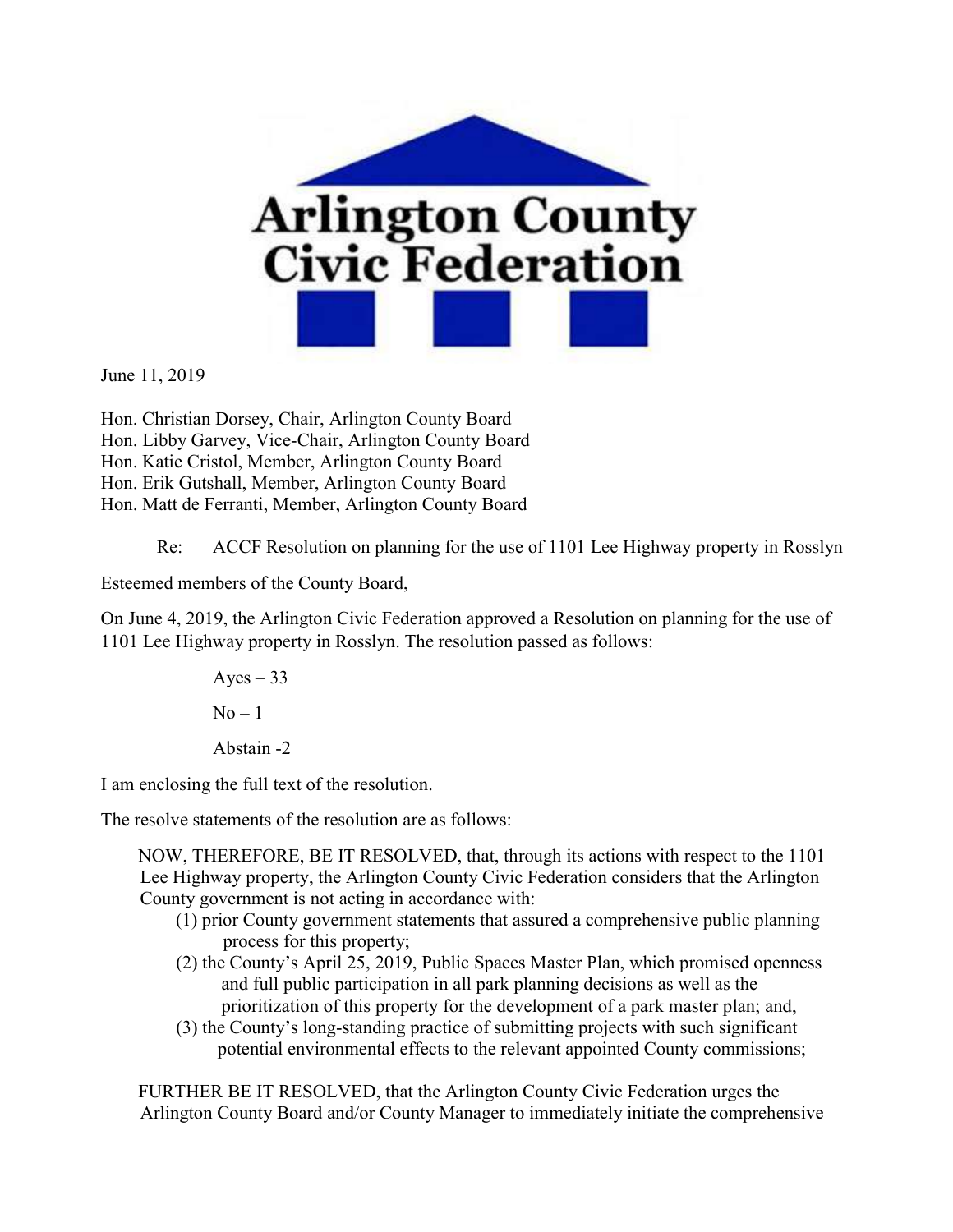public planning process as provided in the County's 2014 news release regarding the County Board's approval of the County's acquisition of the 1101 Lee Highway property, and the County's Public Spaces Master Plan; and,

FURTHER BE IT RESOLVED, to help assure that the County government completes its public planning process for the property in a timely manner, the Arlington County Civic Federation recommends that the Arlington County Board and/or County Manager ask the National Park Service to defer any further consideration of the use of the Upper Rosslyn Site for a boathouse support facility until such time as the County government has completed its public planning process for the property.

On behalf of the Arlington Civic Federation, I urge you to consider this resolution as you deliberate how to improve public engagement and transparency including the processes by which items are placed on the Board's agenda.

Respectfully yours,

Dal Bilos me

Duke Banks, President, Arlington County Civic Federation

Enclosure – RESOLUTION OF ARLINGTON COUNTY CIVIC FEDERATION REGARDING USE OF 1101 LEE HIGHWAY PROPERTY IN ROSSLYN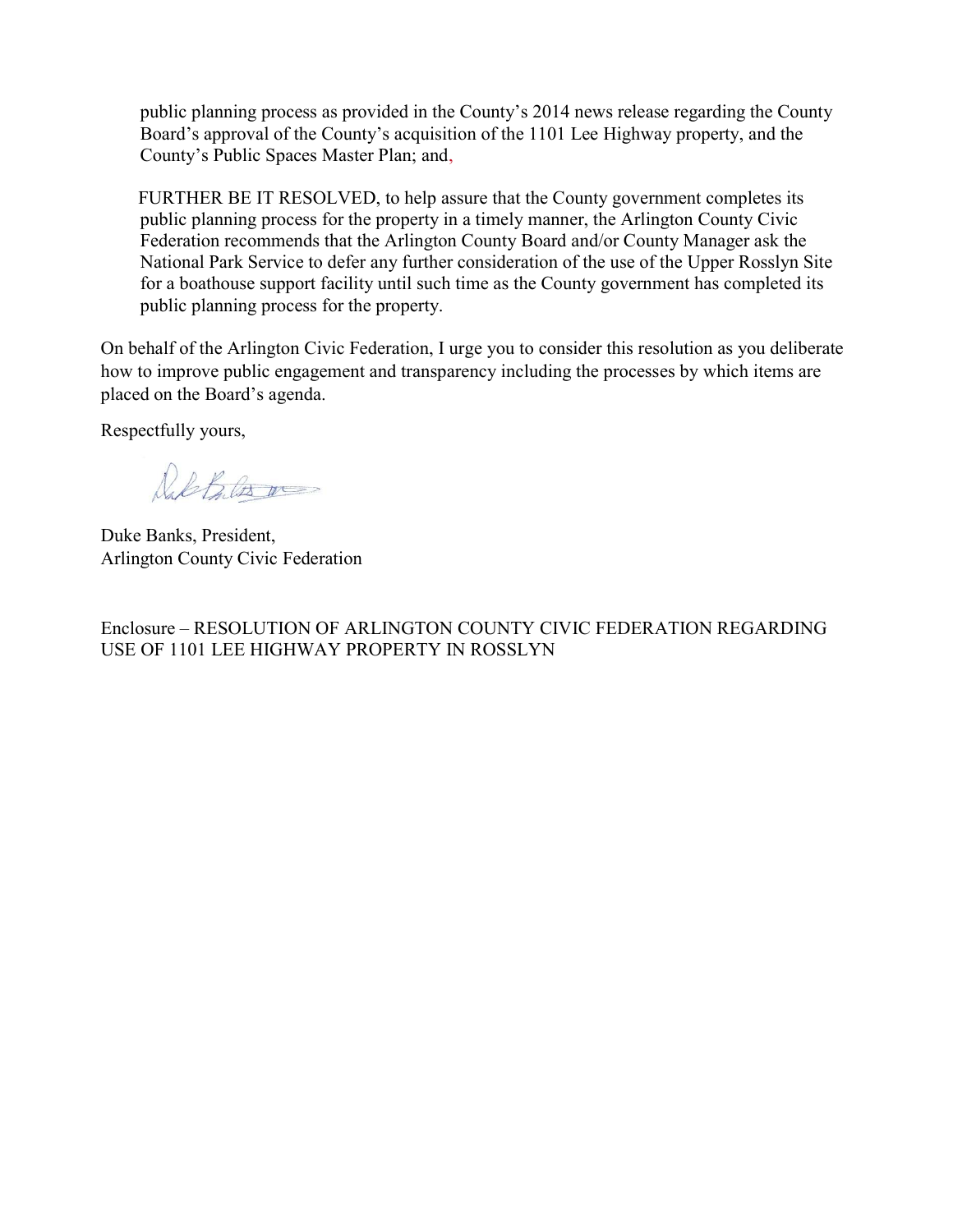## RESOLUTION OF ARLINGTON COUNTY CIVIC FEDERATION REGARDING USE OF 1101 LEE HIGHWAY PROPERTY IN ROSSLYN

WHEREAS, in 2014 Arlington County paid \$2.4 million to purchase a privately-owned property in Rosslyn located at 1101 Lee Highway (now identified as 2101 North Lynn Street);

WHEREAS, the April 23, 2014 County Manager's report in support of the acquisition stated that the property could be used as an ancillary boathouse facility or "in addition, or as alternative uses, the County may locate other passive and/or active recreational uses on the property"; (arlington.granicus.com/MetaViewer.php? view id= $2\&$ clip id= $2769\&$ meta id=121077)

WHEREAS, the County's May 13, 2014, news release announcing the County Board's approval of the property's acquisition stated that the County was considering using the property as:

- (1) an ancillary boathouse facility containing educational and recreation facilities that would complement a potential lower boathouse site on the Potomac River shoreline;
- (2) a possible realignment of a bicycle trail to improve safety and access; and
- (3) open space for passive recreation use; (newsroom.arlingtonva.us/release/countyboard-approves-acquisition-of-lee-highway-property-along-potomac-river/)

WHEREAS: the County's 2014 news release stated: "Any planning efforts will include a comprehensive public process." The news release stated further that the "public process" was to be in addition to a complementary process undertaken by the National Park Service;

WHEREAS, the Public Spaces Master Plan that the Arlington County Board adopted on April 25, 2019, identifies the property as a new County park (arlington.granicus.com/MetaViewer.php? view\_id=2&clip\_id=3630&meta\_id=185729). The Master Plan identified the park as among those of high importance to the County's park system within the next decade and on which the County should focus its master planning efforts;

WHEREAS, the park contains an upland woodland that is located east of North Lynn Street between the George Washington Memorial Parkway to the north and I-66 to the south;

WHEREAS, the park's natural area is presently visible and accessible to the many users of the nearby Custis Trail;

WHEREAS, the July 2015 Rosslyn Sector Plan states that the County should increase the approximately 5% total tree canopy coverage within the Rosslyn Coordinated Redevelopment District to 15% or more to enable the coverage to meet or exceed the County's goal for central business districts as outlined in the County's Urban Forest Master Plan; (arlingtonva.s3.amazonaws.com/wp-content/uploads/ sites/31/2015/12/151208\_RosslynSectorPlan-HI.pdf)

WHEREAS, at its regularly scheduled meeting on December 5, 1995, the Arlington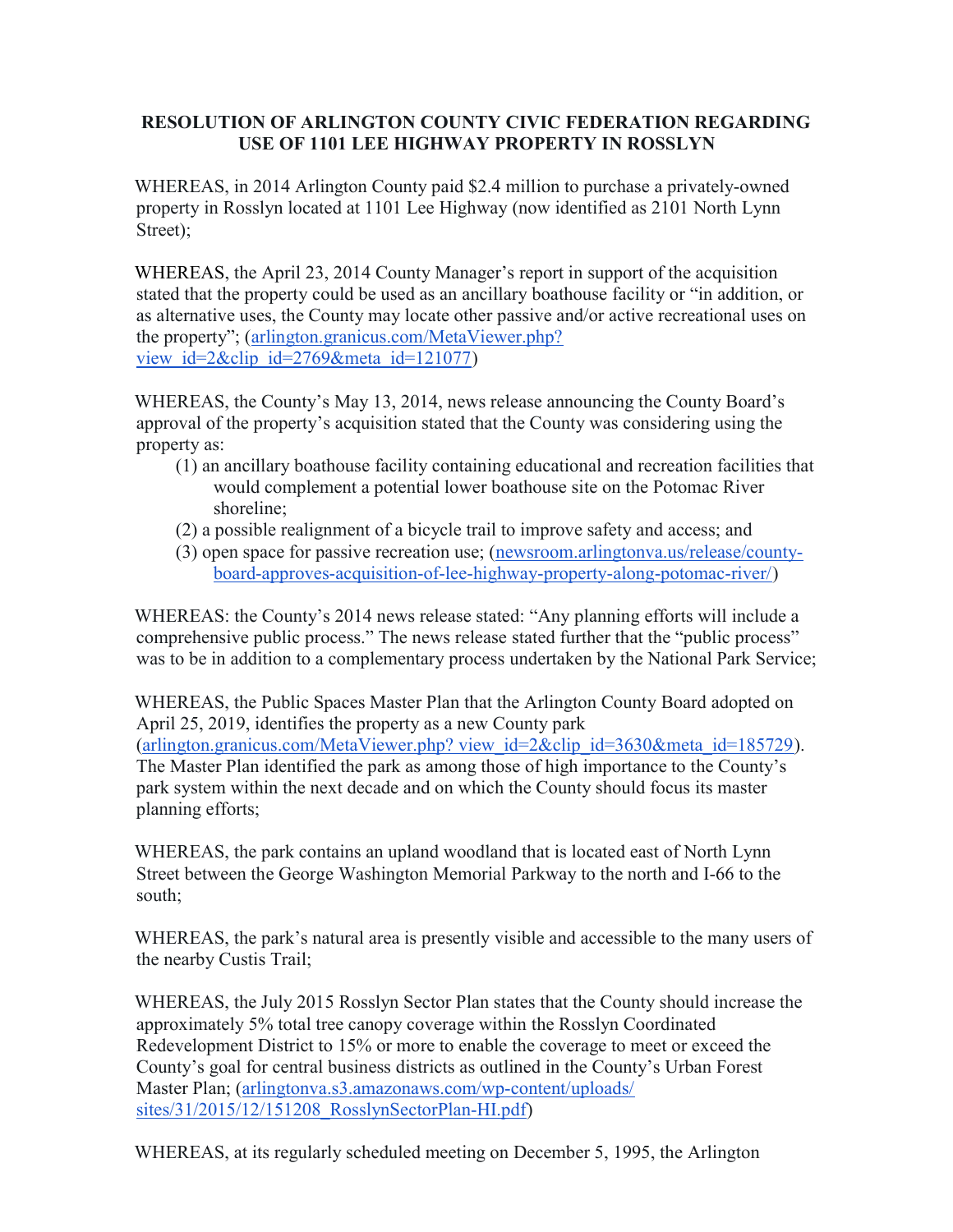County Civic Federation passed a resolution recommending that a boathouse not be built at the shoreline site below Rosslyn and across from Theodore Roosevelt Island (the Lower Rosslyn Site) because of its adverse environmental impacts on the shoreline and nearby natural areas; (www.civfed.org/boathouse.htm)

WHEREAS, the Civic Federation reaffirmed its opposition to the construction of a boathouse at the Lower Rosslyn Site in a March 12, 1998, letter to the Chairman and other members of the Arlington County Board and in a July 22, 2004, letter to the Superintendent of the National Park Service's George Washington Memorial Parkway; (www.civfed.org/boathouse.htm)

WHEREAS, in June 2018, the National Park Service (NPS) issued a draft environmental assessment (EA) for an "Arlington County and Vicinity Non-Motorized Boathouse Facility"; (parkplanning.nps.gov/document.cfm? parkID=186&projectID=13418&documentID=89109).

WHEREAS, the draft EA states: "The NPS, in cooperation with the National Capital Planning Commission (NCPC) and Arlington County, is evaluating the proposed development of a boathouse and related facilities on the Virginia side of the Potomac River":

WHEREAS, the "preferred alternative" in the draft EA identifies the use of the park (the Upper Rosslyn Site) as a support facility for a boathouse to be constructed on the Potomac River at the Lower Rosslyn Site.

WHEREAS, the draft EA describes the planned uses for the park as follows: "A support facility containing office space, locker rooms, restrooms, and space for education and outreach would be developed on site in Rosslyn out of the floodplain, between Lynn Street, the I-66 off ramp, and the George Washington Memorial Parkway.";

WHEREAS, the draft EA describes another alternative that would construct the boathouse on the Lower Rosslyn Site without using the Upper Rosslyn Site. Under that alternative, the boathouse would have the same footprint and facilities as would the boathouse constructed under the "preferred alternative";

WHEREAS, the draft EA also cautions that "construction of the facilities on the Upper Rosslyn Site would necessitate removal of some trees that are within the boundary of the George Washington Memorial Parkway Historic District which would alter the cultural landscape and diminish the integrity of the setting and feeling of the immediate area.";

WHEREAS, there is no need to impair the County's natural resources and significantly reduce the tree canopy in the park when a functional boathouse can be constructed at the Lower Rosslyn site without impacting the park;

WHEREAS, the County government has cooperated with the NPS in the development of a "preferred alternative" that would use the park for a boathouse support facility without first conducting the comprehensive public process to which the County had committed in its County's May 13, 2014, news release or the master park planning process recommended in the Public Spaces Master Plan;